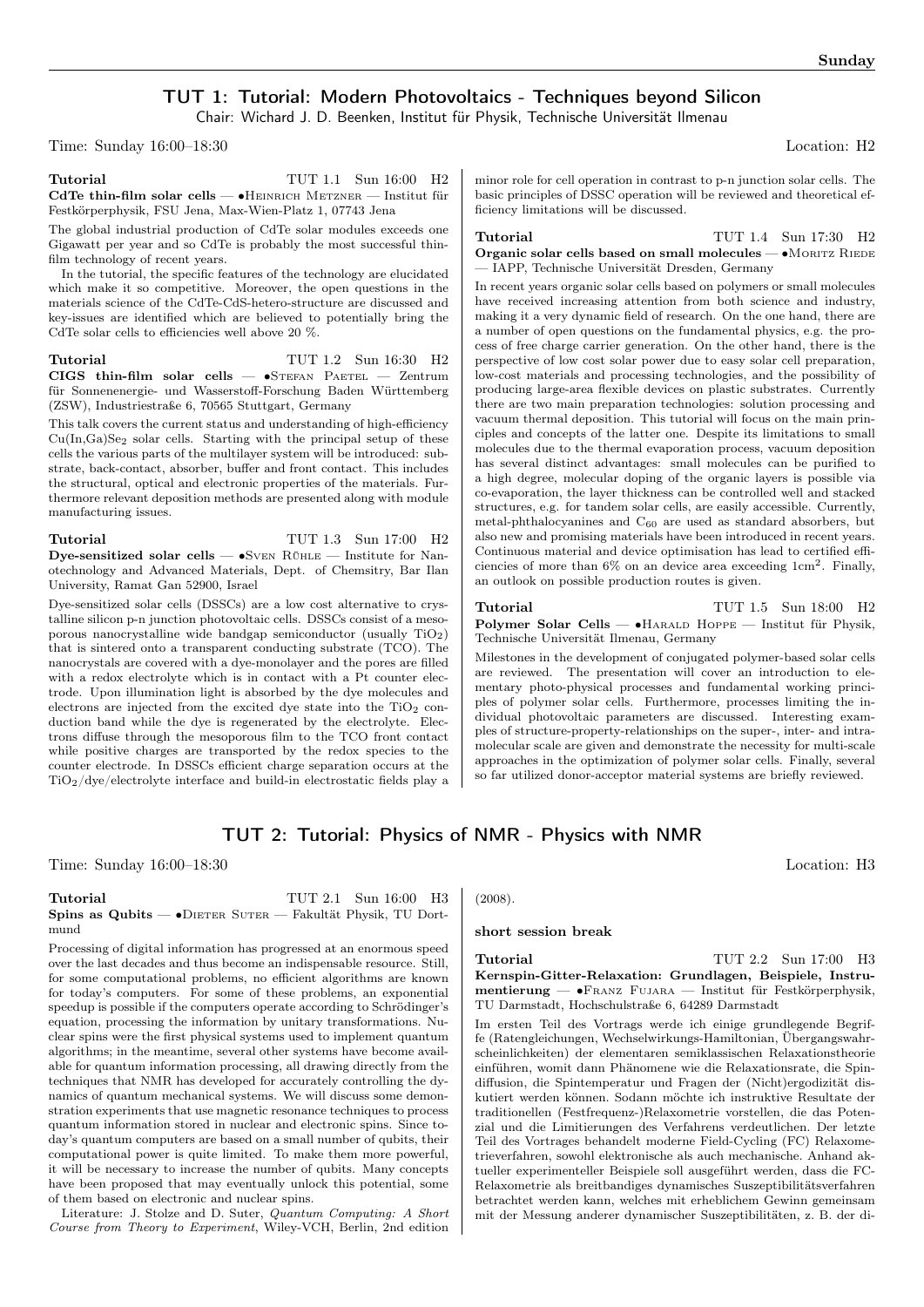elektrischen Relaxation oder der dynamischen Lichtstreuung, eingesetzt werden kann.

Tutorial TUT 2.3 Sun 17:45 H3 NMR at High Pressures and High Fields — • HANS ROBERT Kalbitzer — Institute of Biophysics and Physical Biochemistry, University of Regensburg, D-93040 Regensburg, Germany

The two main methods for biomolecular structure determination are X-ray crystallography and NMR spectroscopy. The major advantage of the former is that virtually no size limit exists for the investigated macromolecules. Yet, only well crystallizeable systems can be analyzed preventing the investigation of for example transient complexes. NMR has the benefit that analysis can be performed in solution under nearly physiological conditions and dynamics can be studied in detail.

High pressure NMR has developed in the last decade to a valuable tool for studying biophysical properties of proteins. Static pressure up to 400 MPa is applied to the sample located inside the high-field NMR spectrometer. The pressure is transferred to the sample cell via a pressurizing fluid and can be changed during the experiments. Besides an anisotropic compression of the protein, the most important feature of high pressure NMR spectroscopy is that conformational equilibria can be shifted reversibly, allowing the detection and structural characterization of excited states that are only weakly populated at ambient pressure. Time-dependent non-equilibrium states can be detected by pressure-jump NMR spectroscopy where the pressure is changed repeatedly by approximately 100 MPa in a time scale of 30 ms inside the NMR spectrometer. The pressure response is correlated to NMR parameters by introducing the pressure jumps in a complex pulse sequence (pressure correlation spectroscopy).

# TUT 3: Tutorial: Functional (oxide) single crystals and epitaxial films - from growth to function

Time: Sunday 16:00–18:15 Location: H4

Tutorial TUT 3.1 Sun 16:00 H4 Influence of ferroelectric phase transitions on the melt growth of bulk oxide crystals — ∙Manfred Mühlberg and Manfred Burianek — Universität zu Köln, Institut für Kristallographie, Zülpicher Str. 49 b, 50674 Köln

Various applications in electronics, linear and nonlinear optics and other fields are connected with components taken from bulk single crystals. Also the determination of several fundamental physical properties like dielectric constants, piezo- or pyroelectric tensor components requires single crystalline samples. To meet these requirements one is primarily concerned with obtaining crystals of predetermined size with a high degree of structural perfection and a well-determined chemical composition.

In this introductory lecture, the most important growth methods from the melt and from high temperature solutions will be presented focusing on examples of selected ferroelectric perovskites and tetragonal tungsten bronzes. The chemical and thermophysical properties of the multi-component materials also represented by phase diagrams determine the synthesis steps and the details of the growth process.

A short overview of the defect types depending on the material properties and growth parameters will be given. Some options for reducing the defect content and improving the crystalline quality are reported for potassium lithium niobate and calcium barium niobate. Finally, a special attention is focused on the types and the influence of ferroelectric phase transitions being occuring between the growth temperature and the crystalline state at room temperature.

Tutorial TUT 3.2 Sun 16:45 H4 Electromechanical properties of crystals — ∙Eiken Haussühl — Institut für Geowissenschaften / Abt. Kristallographie, Goethe Universität Frankfurt

The knowledge of physical properties of crystals as bulk materials is rather limited in comparison to the huge number of known crystal structures. In this introductory tutorial fundamental aspects of crys-

tal physics will be presented. The lecture is intended to provide the basics for the understanding of the distinctiveness of crystalline compounds and to bring closer the phenomenological aspects under the influence of symmetry. It is also intended to highlight practical considerations for the measurement of selected tensorial properties. The main part will be focused on the mechanical properties of the bulk material like thermal expansion, elasticity and on electrical properties like piezoelectricity. Different effects arising from phase transition of selected organic and inorganic materials like oxides will be discussed.

## Tutorial TUT 3.3 Sun 17:30 H4

Epitaxial ferroelectric oxide thin films, nanostructures, and superlattices — •DIETRICH HESSE, IONELA VREJOIU, and MARIN Alexe — Max Planck Institute of Microstructure Physics, Halle, Germany

Epitaxial ferroelectric thin films, nanostructures and superlattices represent a particularly interesting part of functional materials. In this tutorial, fundamental terms of epitaxial growth will be presented, along with a detailed characterization of growth-structure-property relations of a number of examples of perovskite-type ferroelectric structures. E.g., it will be shown how remanent polarization and switchability of pulsed-laser deposited  $Pb(Zr,Ti)O_3$  (PZT) epitaxial thin films depend on the defect content (threading dislocations, stacking faults), and how the properties of antiferroelectric/ferroelectric  $PbZrO_3/PZT$  superlattices depend on the thickness of the individual layers via strain. The properties of epitaxial, ferroelectric  $(Bi, La)_{4}Ti_{3}O_{12}$  nanostructures and Pt/PZT/Pt nanocapacitors of sub-100 nm size are shown to be determined by crystallographic orientation, crystal perfection, and size. The role of 2D defects will be highlighted, viz. ferroelectric 90 degree domain boundaries in epitaxial PZT films serving as nucleation centers for 180 degree switching, and the atomic structure of 180 degree boundaries influencing the switching process. Overall the interesting physical properties of epitaxial functional perovskite structures are discussed in terms of growth, crystal orientation, defect type, defect content, and strain.

## TUT 4: Tutorial: Time Series Analysis in Sociophysics and Econophysics

Time: Sunday 16:00–18:00 Location: H10

**Tutorial** TUT 4.1 Sun 16:00 H10 Time Series Analysis in Sociophysics and Econophysics — ∙Johannes J. Schneider and ∙Tobias Preis — Center for Computational Research Methods in Natural Sciences, Johannes Gutenberg University of Mainz

In the last decades, an increasing number of physicists have applied models and methods from statistical physics to complex systems in various research fields, such as sociology, politology, finance, and economy, thus founding the new interdisciplinary research fields of sociophysics and econophysics. Due to the IT revolution, including the creation of large databases stored in data warehouses and the acceleration of

business processes by replacing traditional ways of communication and transactions by modern electronic counterparts, nowadays a truly gargantuan amount of data is accessible for both elaborate applications and academic research. Based on these developments, the creation of models for the considered problems can be well founded and verified by the analysis of the available datasets. Thus, the first step is mostly to perform a statistical analysis of the available time series in order to detect the properties of the underlying system.

This tutorial will present both basic and advanced methods of time series analysis covering examples both from sociophysics and from econophysics. The focus will lie on two different scenarios: from socio